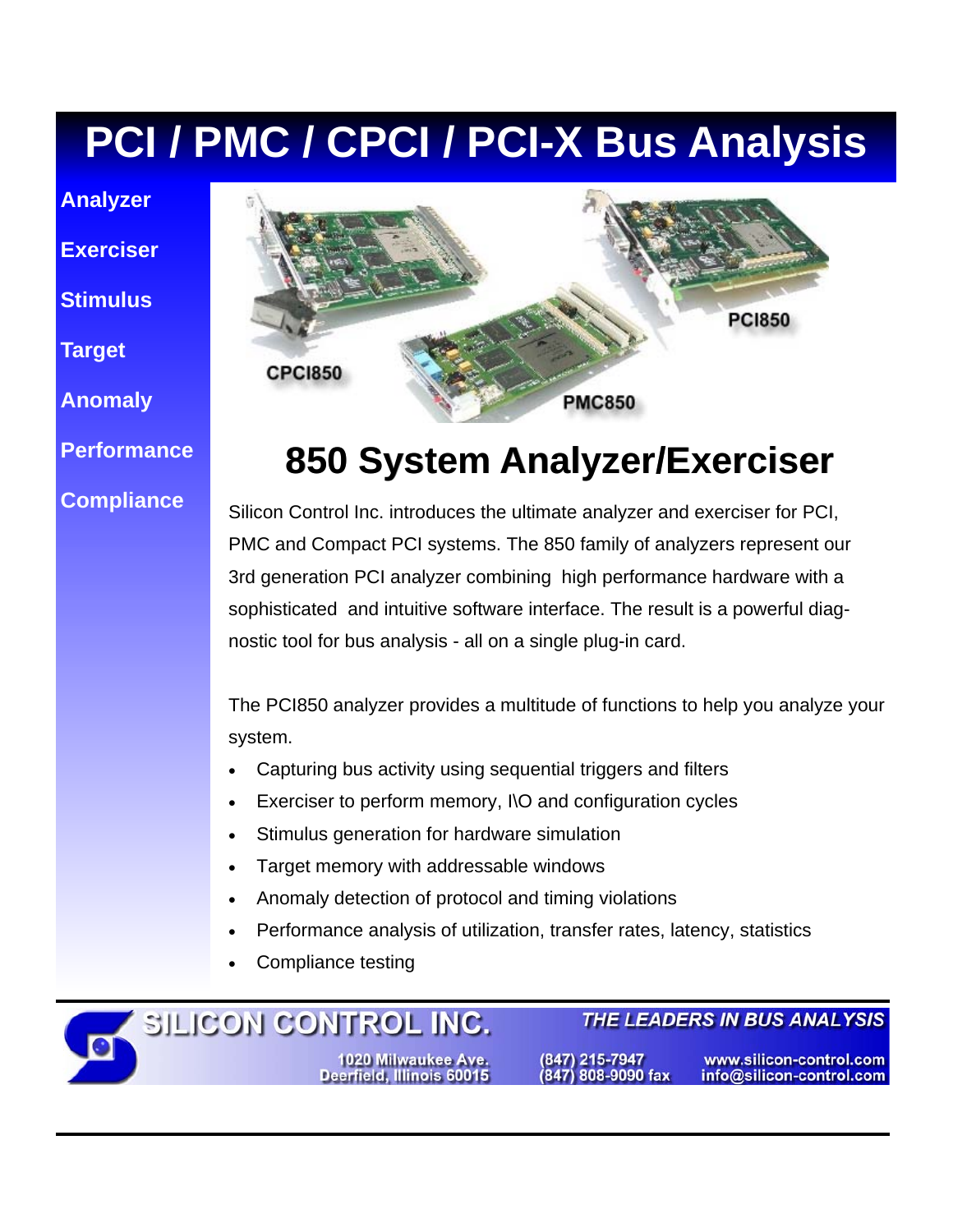### PCI850 State Analysis

*State analysis captures bus activity and presents each transaction in an easy to read configurable display* 

| $\Box$ o $\times$<br>l <del>i</del> Trace - New |                                                      |                   |                                      |              |                   |  |                   |                  |          |              |              |              |                |               |
|-------------------------------------------------|------------------------------------------------------|-------------------|--------------------------------------|--------------|-------------------|--|-------------------|------------------|----------|--------------|--------------|--------------|----------------|---------------|
|                                                 | $\blacksquare \rightarrow \top$<br>720 <sub>ns</sub> | 5.242ms           | $\triangle$ $\rightarrow$ T 5.241 ms | <b>SETUP</b> | $ \langle$ New>   |  |                   | 50               | ⊕        | 0065536      |              | ← T+ 0065535 | 1              | <b>ACTIVE</b> |
| <b>SAMPLE</b>                                   | COMMAND <sup>I</sup>                                 | AD[63:0]          | C/BE[7:0]                            | TIME         | TIME              |  | <b>BUS DOCTOR</b> | PAR <sup>I</sup> | PAR64    | <b>FRAME</b> | IRDY II      | TRDY         | <b>DEVSEL</b>  | R             |
| -65536                                          | CFG RD                                               | laaaaaaaaaaa.     | AA                                   | 1.431s       |                   |  | Addr Unstable     | 0.               |          | n            |              | n            |                |               |
| $-65535$                                        |                                                      | lacacacacacaca    | СC                                   | 1.717s       |                   |  | <b>Bus Err</b>    | 0.               | n        |              |              | n            | n              |               |
| $-65534$                                        | INT ACK                                              | FOFOFOFOFOFOFOFO  | F0.                                  | 505.2ms      |                   |  |                   | n                | n        | n            |              |              |                |               |
| $-65533$                                        | INT ACK                                              | FF00FF00FF00FF00  | 00                                   | 534.7ms      |                   |  |                   | 1                |          |              |              | 1            | 1              |               |
| $-65532$                                        | INT ACK                                              | FFFF0000FFFF0000  | 00                                   | 2.097ms      | п                 |  | <b>Bus Err</b>    | 0                | $\Omega$ |              | $\cup$       | $\Omega$     | $\overline{0}$ |               |
| $-65531$                                        | INT ACK                                              | FFFFFFFF00000000  | 00                                   | 31ns         |                   |  |                   | 0                | n        | ٥            | n            | ٥            | ٥              |               |
| -65530                                          |                                                      | 10000000000000000 | FF                                   | 32ns         |                   |  | <b>Bus Err</b>    |                  |          |              |              |              |                |               |
| $-65529$                                        | INT ACK                                              | 1000000000000000  | 00                                   | 30ns         |                   |  |                   | n                | n        | Ω            |              | n            | ۵              |               |
| $-65528$                                        | INT ACK                                              | 10000000000000000 | 00                                   | Ons:         | 720 <sub>ns</sub> |  |                   | n                | n        | Ω            |              | n            | Ω              |               |
| $-65527$                                        | INT ACK                                              | 10000000000000000 | ΩO                                   | Ons          |                   |  |                   | n                | n        | n            | n            | n            | n              |               |
| $-65526$                                        | INT ACK                                              | 10000000000000000 | 00                                   | Ons          |                   |  |                   | n                | n        | n            | n            | n            | n              |               |
| $-65525$                                        | INT ACK                                              | 10000000000000000 | 00                                   | Ons          |                   |  |                   | n                | n        | n            | n            | n            | 0              |               |
| $-65524$                                        | INT ACK                                              | 0000000000000000  | 00                                   | Ons          |                   |  |                   | n.               | n        | n            | n            | ٥            | n              |               |
| $-65523$                                        | <b>INT ACK</b>                                       | 0000000000000000  | 00                                   |              | A                 |  |                   | O.               | n        | $\Omega$     | $\mathbf{0}$ |              | n              |               |
| $-65522$                                        | INT ACK                                              | 1000000000000000  | 00                                   | <b>Ons</b>   |                   |  |                   | 0                | ٥        | ٥            | o            | ٥            | o              |               |
| $-65521$                                        | INT ACK                                              | 10000000000000000 | 00                                   | Ons          |                   |  |                   | 0                | o        | Ω            | n            | Ω            | o              |               |
| $-65520$                                        | INT ACK                                              | 10000000000000000 | 00                                   | Ons          |                   |  |                   | n                | n        | Ω            | n            | n            | Ω              |               |
| $-65519$                                        | INT ACK                                              | 0000000000000000  | ΩO                                   | Ons          |                   |  |                   | n                | n        | n            |              | n            | n              |               |
| $-65518$                                        | INT ACK                                              | 0000000000000000  | 00                                   | Ons          |                   |  |                   | n                | n        | n            |              | n            | n              |               |
| $\blacktriangleleft$                            |                                                      |                   |                                      |              |                   |  |                   |                  |          |              |              |              |                |               |

#### *State Display*

The state display presents each PCI signal in column form. Signals can be moved, inserted, deleted and color and radix defined. Grouped signals such as address can be collapsed and expanded and their range specified.

#### *Decoded Signals*

These predefined signals interpret information on the bus to assist in understanding activity. They are treated like any other signal in the state display.

#### *Defined Signals*

These signals or group of signals are defined by the user who assigns a name to a given bus pattern.

#### *Sampling*

The PCI850 has 3 basic sampling modes to capture bus activity for

state analysis; CLOCK—every system clock SYNC—address and data only TRANSFER—complete cycles

#### *Triggering*

Triggers define when the analyzer captures bus activity. Once a trigger is encountered activity can be observed before and after the trigger event. The position of the trigger can be moved within the trace buffer controlling how much data is before or after the trigger event. Triggers can be simple or complex.

*Simple trigger*  Any PCI signal or combination of signals.

*Logically Combined Triggers*  Any logical combination of simple triggers using operators such as

#### AND, OR, NOT, Exclusive OR.

#### *Sequential Triggers*

This type of trigger is formed by a number of bus events occurring in a specified order. To accomplish this levels are defined. Each active level controls the analyzers operation based on bus events. Jumps to other levels provide complex sequences.

#### *Filtering*

Trace filtering defines which events are captured and stored in the analyzers trace buffer. This filtering of data provides only events which are of interest to you.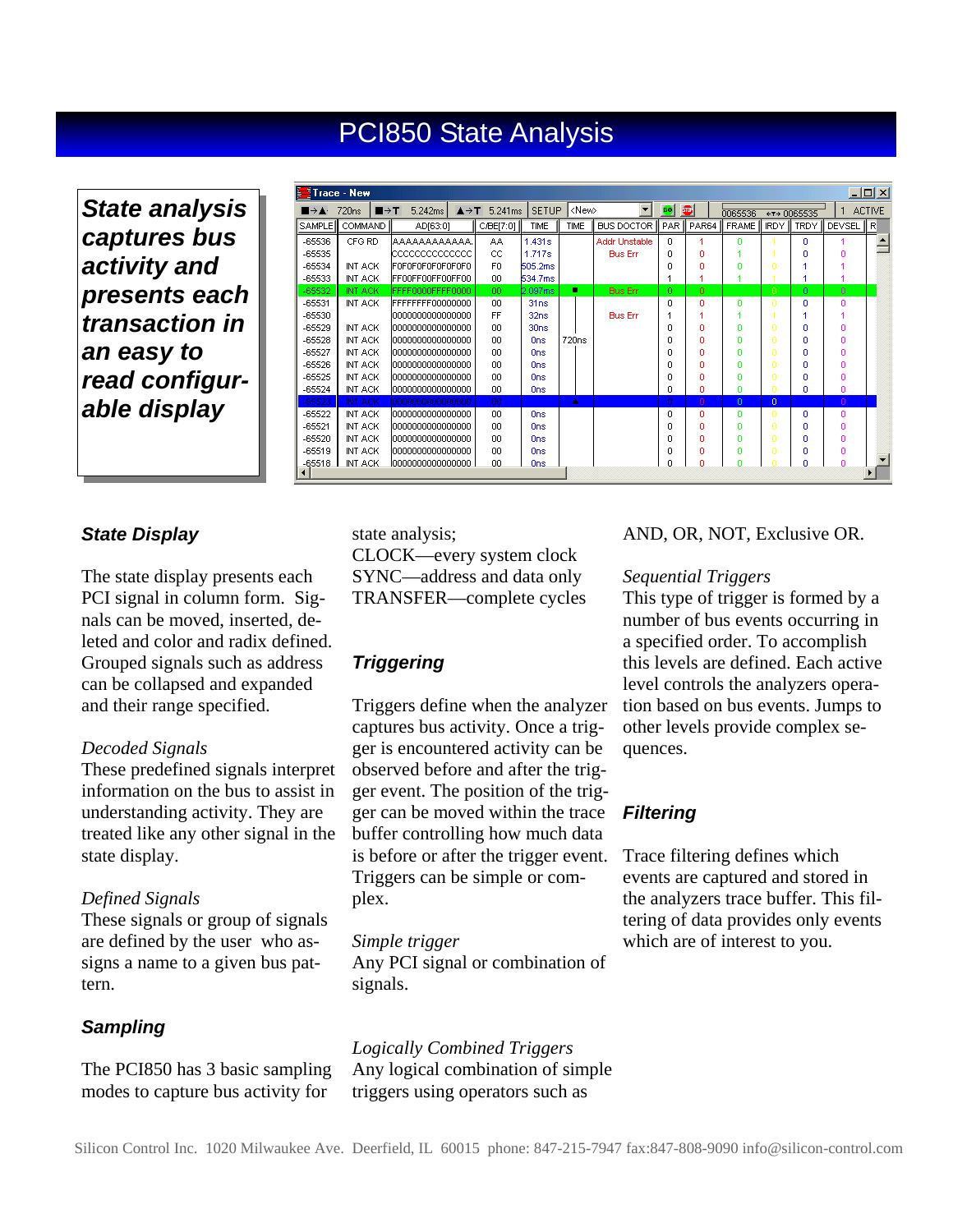## PCI850 Timing Analysis

 *The timing display shows the relationship of bus signals and time measurements* 

| <b>Filtrace - New</b><br>그미지                    |                              |                 |                                           |                |           |                 |                  |                    |  |  |  |  |
|-------------------------------------------------|------------------------------|-----------------|-------------------------------------------|----------------|-----------|-----------------|------------------|--------------------|--|--|--|--|
| $\blacksquare \rightarrow \blacktriangle$ 240ns | $\blacksquare \rightarrow T$ | 5.242ms         | $\triangle$ + T 5.242ms SETUP <new></new> |                | 同量<br>▾∣  | 0065536         | € ₹7 0065535     | <b>ACTIVE</b><br>1 |  |  |  |  |
| Signal                                          | Value                        |                 |                                           |                | $-240ns-$ |                 |                  |                    |  |  |  |  |
| <b>COMMAND</b> INT ACK                          |                              | CFG RD          |                                           |                | INT ACK   |                 |                  |                    |  |  |  |  |
| C/BE[7:0]                                       | F <sub>0</sub>               | AA.             | CC                                        | F <sub>0</sub> |           | 00              |                  | FF                 |  |  |  |  |
| AD[31:0]                                        | FOFOFOFO                     | AAAAAAAA        | CCCCCCCC                                  | F0F0F0F0       | FF00FF00  | FFFF0000        | 00000000         |                    |  |  |  |  |
| AD[63:32] FOFOFOFO                              |                              | <b>AAAAAAAA</b> | cocococo                                  | FOFOFOFO       | FF00FF00  | <b>FFFF0000</b> | <b>FFFFFFFFF</b> |                    |  |  |  |  |
| <b>FRAME</b>                                    | 0                            |                 |                                           |                |           |                 |                  |                    |  |  |  |  |
| <b>IRDY</b>                                     | $\Omega$                     |                 |                                           |                |           |                 |                  |                    |  |  |  |  |
| <b>TRDY</b>                                     | 1                            |                 |                                           |                |           |                 |                  |                    |  |  |  |  |
| <b>DEVSEL</b>                                   | 1                            |                 |                                           |                |           |                 |                  |                    |  |  |  |  |
| <b>REQ64</b>                                    |                              |                 |                                           |                |           |                 |                  |                    |  |  |  |  |
| ACK64                                           |                              |                 |                                           |                |           |                 |                  |                    |  |  |  |  |
| <b>CLK</b>                                      | 0                            |                 |                                           |                |           |                 |                  |                    |  |  |  |  |
| <b>RST</b>                                      | 0                            |                 |                                           |                |           |                 |                  |                    |  |  |  |  |
| <b>PERR</b>                                     | $\mathbf 0$                  |                 |                                           |                |           |                 |                  |                    |  |  |  |  |
| <b>SERR</b>                                     | $\mathbf 0$                  |                 |                                           |                |           |                 |                  |                    |  |  |  |  |
| TDI                                             |                              |                 |                                           |                |           |                 |                  | ▼                  |  |  |  |  |
| $\left  \cdot \right $                          | ⊁ ⊀ ∶                        |                 |                                           |                |           |                 |                  |                    |  |  |  |  |

#### *Timing Display*

The timing display represents trace data as waveforms for timing ing and state display to measure analysis. A numeric value is provided on top of each waveform. As in the state display, signals can be moved, inserted, deleted and color and radix defined. Grouped signals such as address can be collapsed and expanded and their range specified. A zoom is provided to get a better look at waveform relationships.

#### *Sampling*

The PCI850 has a precision oscillator used to sample the bus at periodic intervals for timing analysis. The sample rate is selected by the user.

#### *Time Measurements*

Cursors can be placed on the timtime between the trigger and a cursor and the time between 2 cursors. Times are shown at the top of grams the analyzer based on what the display and in the trace window.

#### *Status Indicators*

At the top of the display a status indicator shows the number of samples captured before and after the trigger and the current state of the analyzer.

#### *Capture Control*

GO and STOP icons control when tracing starts and halts.

#### *Setup Wizard*



To assist in setting up the analyzer for state and timing analysis a Setup Wizard automatically prothe user wants to look at. Once a setup is defined it can be saved and later loaded.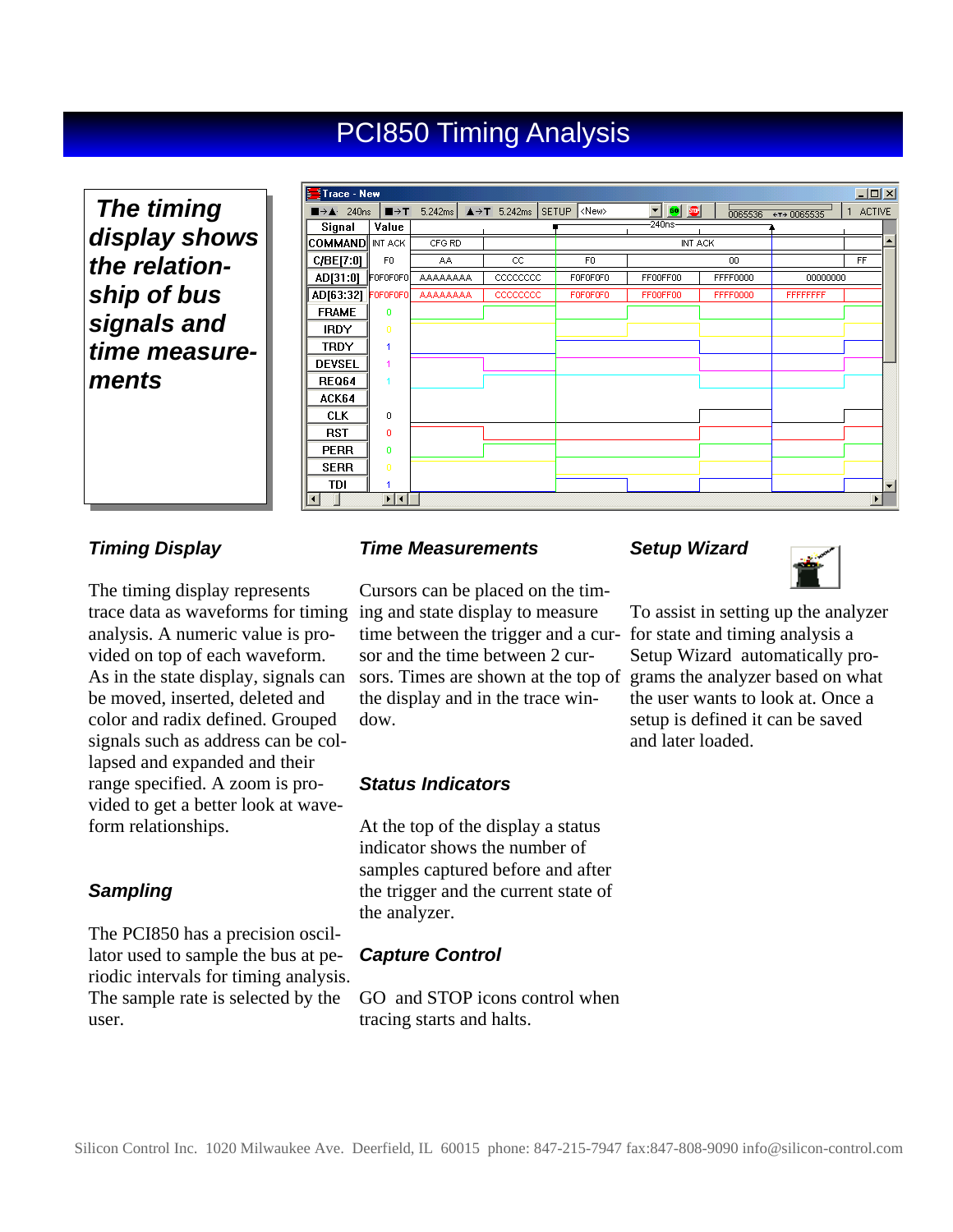## PCI850 Exerciser

*The user can initiate memory, I/O and configuration cycles as well as scan configuration space and stimulate the bus* 

|                                                          | <b>Master</b>  |                  |       |  |  |  |                                                 |  |             |  |        |  |  |                                                 |                                                                                                                         |               | $\Box$ o $\Box$ |
|----------------------------------------------------------|----------------|------------------|-------|--|--|--|-------------------------------------------------|--|-------------|--|--------|--|--|-------------------------------------------------|-------------------------------------------------------------------------------------------------------------------------|---------------|-----------------|
|                                                          | 00000000       | n n              |       |  |  |  | 8f 31 ce 95 7a 59 e4 d1 be 2c db b5 82 4d 03    |  |             |  |        |  |  |                                                 | 1zYM.                                                                                                                   |               |                 |
|                                                          | 00000010       |                  | 17 Sc |  |  |  | 25 2a fc 71 1e 01 02 60 87 91 99 9a 2a a9       |  |             |  |        |  |  |                                                 | $\mathbf{A}$ . $\mathbf{A}$ . $\mathbf{q}$ . $\mathbf{q}$ . $\mathbf{q}$ . $\mathbf{q}$ . $\mathbf{q}$ . $\mathbf{q}$ . |               |                 |
|                                                          | 00000020       |                  | 72 59 |  |  |  | 0e 9a c7 cc 84 4c df b9 f3 ec 89 24 75 3c       |  |             |  |        |  |  |                                                 | $rY$ L $Su$                                                                                                             |               |                 |
|                                                          | 00000030       |                  |       |  |  |  | db 35 c6 d7 fe fe 9b 64 43 4b d6 06 5f 17 ac 0e |  |             |  |        |  |  |                                                 | .5dCK                                                                                                                   |               |                 |
|                                                          | 00000040       |                  |       |  |  |  | 02 ea 46 45 95 b0 d5 b9 7b 34 bd 77 74 f2 bd 1b |  |             |  |        |  |  |                                                 | $\ldots$ FE $\ldots$ {4.wt                                                                                              |               |                 |
|                                                          | 00000050       |                  |       |  |  |  | 98 62 hh 9h 91 5c 26 39 6c cc 83 fc hf 58 2h a7 |  |             |  |        |  |  |                                                 | $\ldots$ .b. $\ldots$ . 191. $\ldots$ . X+.                                                                             |               |                 |
|                                                          | 00000060       |                  |       |  |  |  |                                                 |  |             |  |        |  |  | 7d 10 b2 80 25 f2 24 e6 b0 4d 6c 11 f6 ae 27 df | $\} \ldots$ %. $\}$ . $\ldots$ $\ldots$ '.                                                                              |               |                 |
|                                                          | <b>Address</b> |                  |       |  |  |  |                                                 |  | Data        |  |        |  |  |                                                 | Command                                                                                                                 |               |                 |
|                                                          | Space          | Memory           |       |  |  |  |                                                 |  | <b>Size</b> |  | 64 bit |  |  |                                                 | <b>Test</b>                                                                                                             |               | <b>Display</b>  |
|                                                          | <b>Size</b>    | 32 bit           |       |  |  |  |                                                 |  | Cycle       |  | Single |  |  |                                                 | $_{\text{Compare}}$                                                                                                     |               | Read            |
|                                                          | <b>Start</b>   | 0000000000000000 |       |  |  |  |                                                 |  | <b>Type</b> |  | Value  |  |  |                                                 | Repeat                                                                                                                  | Write         |                 |
|                                                          | End            | 0000000000000000 |       |  |  |  |                                                 |  | Value       |  |        |  |  | 0000000000000000                                |                                                                                                                         | <b>Verify</b> |                 |
| $He$ lp<br><b>Options</b><br>Load<br>$C$ lose<br>$S$ ave |                |                  |       |  |  |  |                                                 |  |             |  |        |  |  |                                                 |                                                                                                                         |               |                 |

#### *Exerciser*

The exerciser performs 3 main functions:

- 1. Initiator
- 2. Stimulus Generator
- 3. Configuration Scan

#### *Initiator*

The initiator performs PCI reads and writes to memory, I/O and configuration space. The user has complete control over many aspects of the transfer including:

- Address Space
- Address Width
- Data Width
- Single or Burst
- Write Data Value

The data from a read or write can be obtained from a file or the user. When data is read to the display it is shown in both hex and ASCII. Special tests can be performed including reading and writing test patterns, comparing and verifying data and repeating cycles.

#### *Stimulus*

The PCI850 has the ability to generate signal patterns on the PCI bus. These features provide hardware simulation and test system response to events.

Stimulus is driven onto the bus un-dow and the decoded meaning in der control of a 16 level sequencer. At each level any combination of bus signals can be specified along with an activation time and wait time synchronized to the system clock. These levels can then be linked together to form complex stimuli. Initiation of this stimulus can be controlled manually or in response to a bus event.

#### *Configuration Scan*

An automatic scan of configuration space identifies the boards in a system and displays the configuration information.

A search is performed of all configuration registers and the results are displayed and decoded for easy identification.

The values of the configuration registers are displayed in one winanother window.

Vendor names, type of board, version numbers, etc. are displayed for easy interpretation.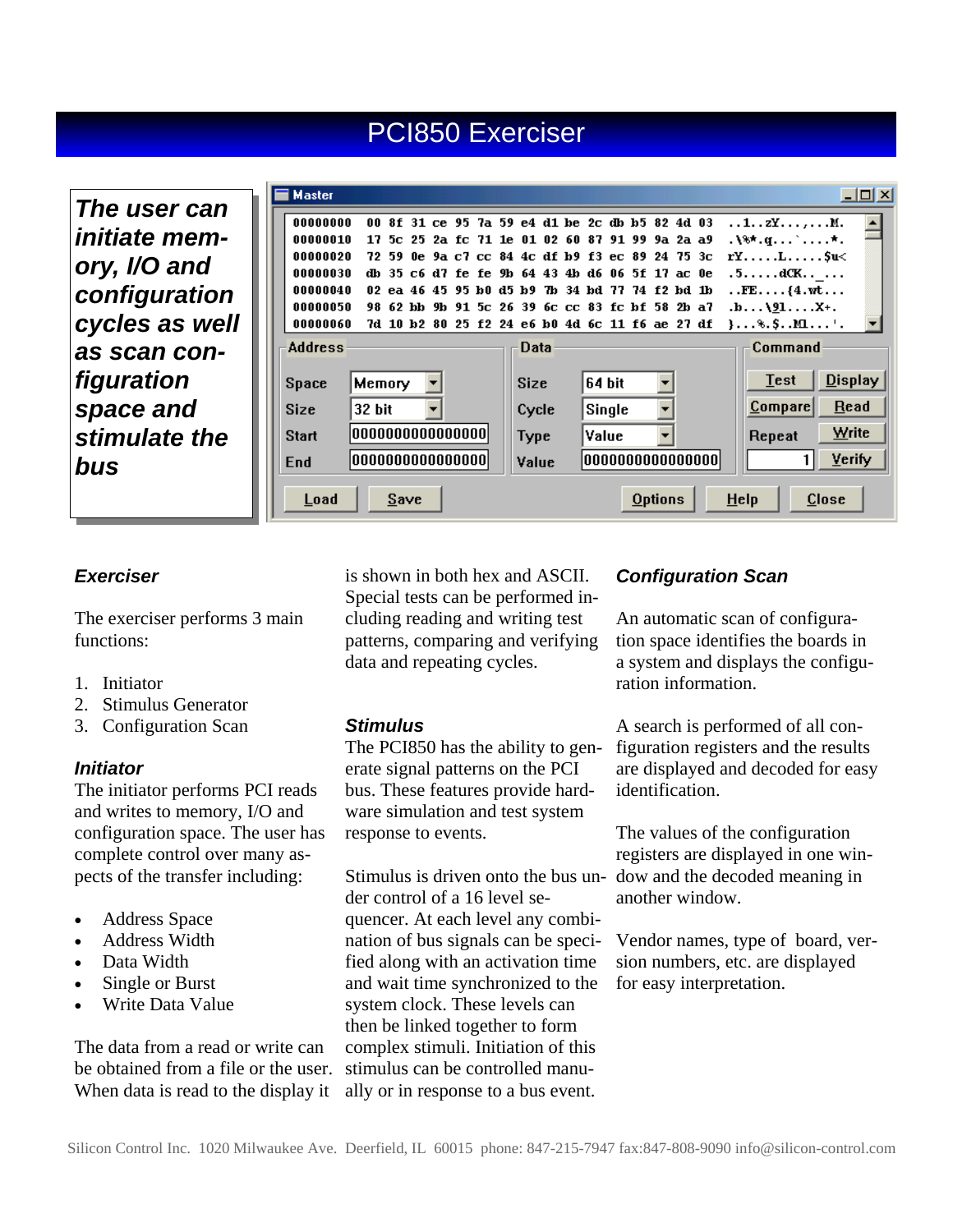## PCI850 Performance



There are 5 types of performance measurements that are made in real time with dedicated hardware:

- Bus Utilization
- Transfer Rate
- Latency
- Burst Distribution
- **Statistics**

#### *Bus Utilization*

This measurement identifies the resources that are using the bus. These can include address usage, command type and overall idle and busy times.

#### *Transfer Rate*

The transfer rate measurement measures in MB/s the speed of data transfers. These measurements can be specified for specific address ranges and cycles.

#### *Latency*

The efficiency of data transfers in a system depend upon the latencies involved. Measurements are taken of master, target, address, data and arbitration to provide a look at latencies that slow a bus down.

#### *Burst Distribution*

The amount of data transferred during each cycle is measured and displayed in 8 ranges. The ranges include single byte transfers and up.

#### *Statistics*

Statistics can be obtained for any bus signal or group of signals. For example the number of memory reads, memory writes, writes to an address or address range can be counted.

#### *Performance Display*

The performance display consists of a moving time graph and an average/min/max bar or pie chart. The time graph shows the current measurement and is updated at fixed time intervals specified by the user. The bar chart averages this moving data and tracks the min and max values. A scroll bar under the time graph lets you review the previous data.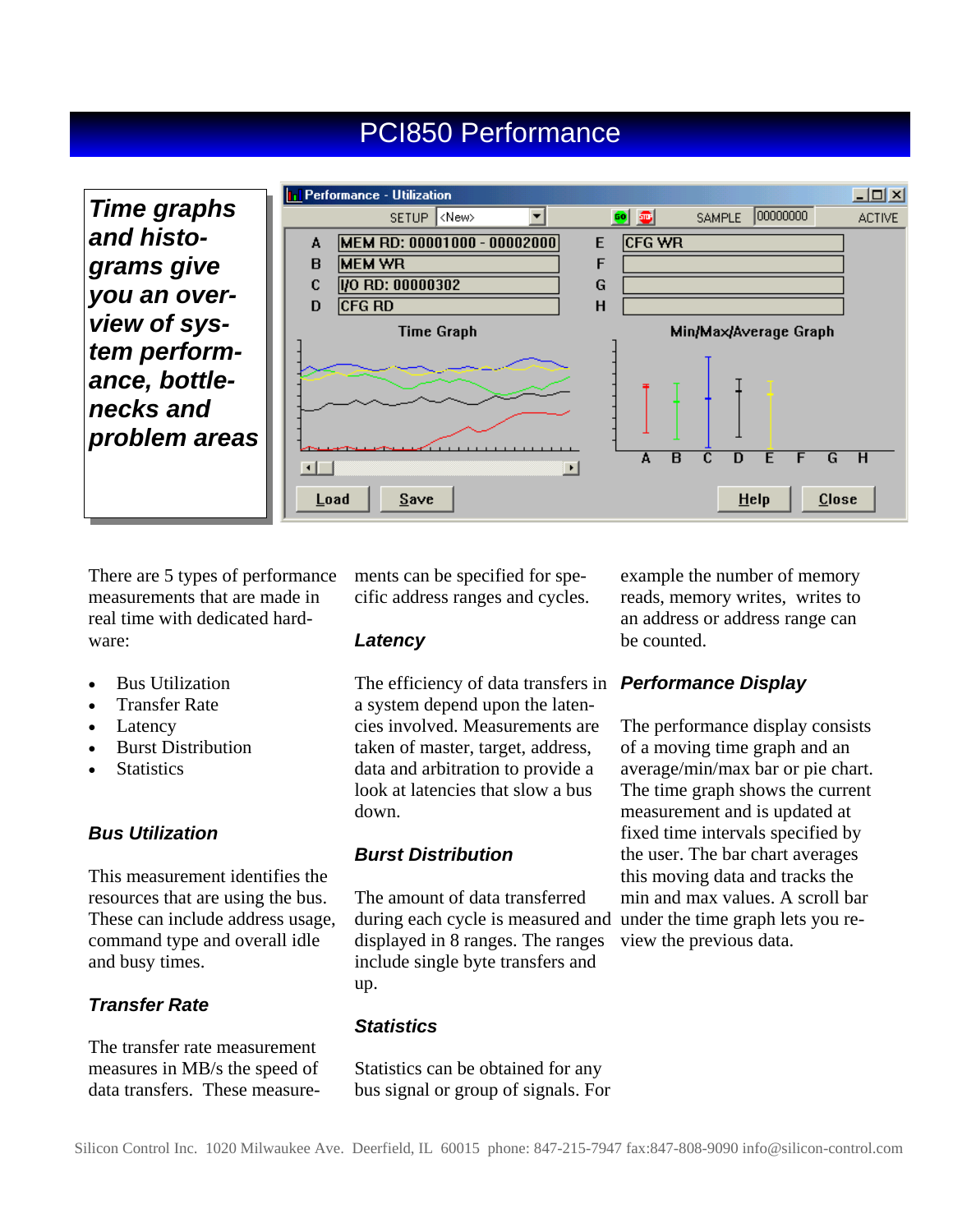### **PCI850 Anomaly Detection**

| <b>Protocol</b>                                              | <b>Anomaly Detection</b>                                                                                                                                                                                                                                                                                                                    | $-10X$<br><b>ACTIVE</b><br>50 50              |
|--------------------------------------------------------------|---------------------------------------------------------------------------------------------------------------------------------------------------------------------------------------------------------------------------------------------------------------------------------------------------------------------------------------------|-----------------------------------------------|
| and timing                                                   | <b>Anomaly Checklist</b>                                                                                                                                                                                                                                                                                                                    | <b>Test Results</b>                           |
| violations<br>are auto-<br>matically<br>detected<br>and dis- | $\boxdot$ Error 1 - IRDY asserted with Frame<br>$\boxtimes$ Error 2 - Error condition 2<br>$\boxdot$ Error 3 - Error condition 3<br>$\nabla$ Error 4 - Error condition 4<br>$\boxdot$ Error 5 - Error condition 5<br>$\boxdot$ Error 6 - Error condition 6<br>$\boxdot$ Error 7 - Error condition 7<br>$\nabla$ Error 8 - Error condition 8 |                                               |
| played                                                       | $\boxdot$ Error 9 - Error condition 9<br><b>Z</b> Error 10 - Error condition 10<br>Clear All<br>Set All<br>Save<br>Load                                                                                                                                                                                                                     | <b>Close</b><br><b>Options</b><br><b>Help</b> |

#### *Automatic Anomaly Detection*

The PCI850 continuously monitors and detects over 100 protocol and timing violations. Dedicated hardware checks setup and hold times, unstable signals and glitches on lines. Protocol checking screens for illegal signal assertions referenced to the PCI specification.

#### *Anomaly Display*

The anomaly display is divided into 2 windows;

- 1. Anomaly Checklist
- 2. Test Results

#### *Anomaly Checklist*

The anomaly checklist window allows selection of specific tests. Set All and Clear All buttons are provided to select all the tests and clear all the tests. The check-Highlighting the error displays a list can be saved and later loaded. complete description of the

#### *Test Result Window*

After starting the anomaly test the result window displays all violations detected. The user can scroll through these results as well as save them to a file.

#### *State/Timing Display*

During state and timing analysis violations are stored in the trace buffer as selected in the checklist. A description of the violation can be selected for display in the state and timing windows.

To include this information in a state or timing display simply select the Bus Wizard decoded signal. The Bus Wizard displays a

short description of the error. anomaly.

#### *Trigger and Filter Setup*

Any anomaly can be selected as a trigger or filter when tracing bus activity. When used as a trigger this provides a view of activity that lead up to the error. Selecting anomalies for a filter allows the user to trace only errors detected by the anomaly checker.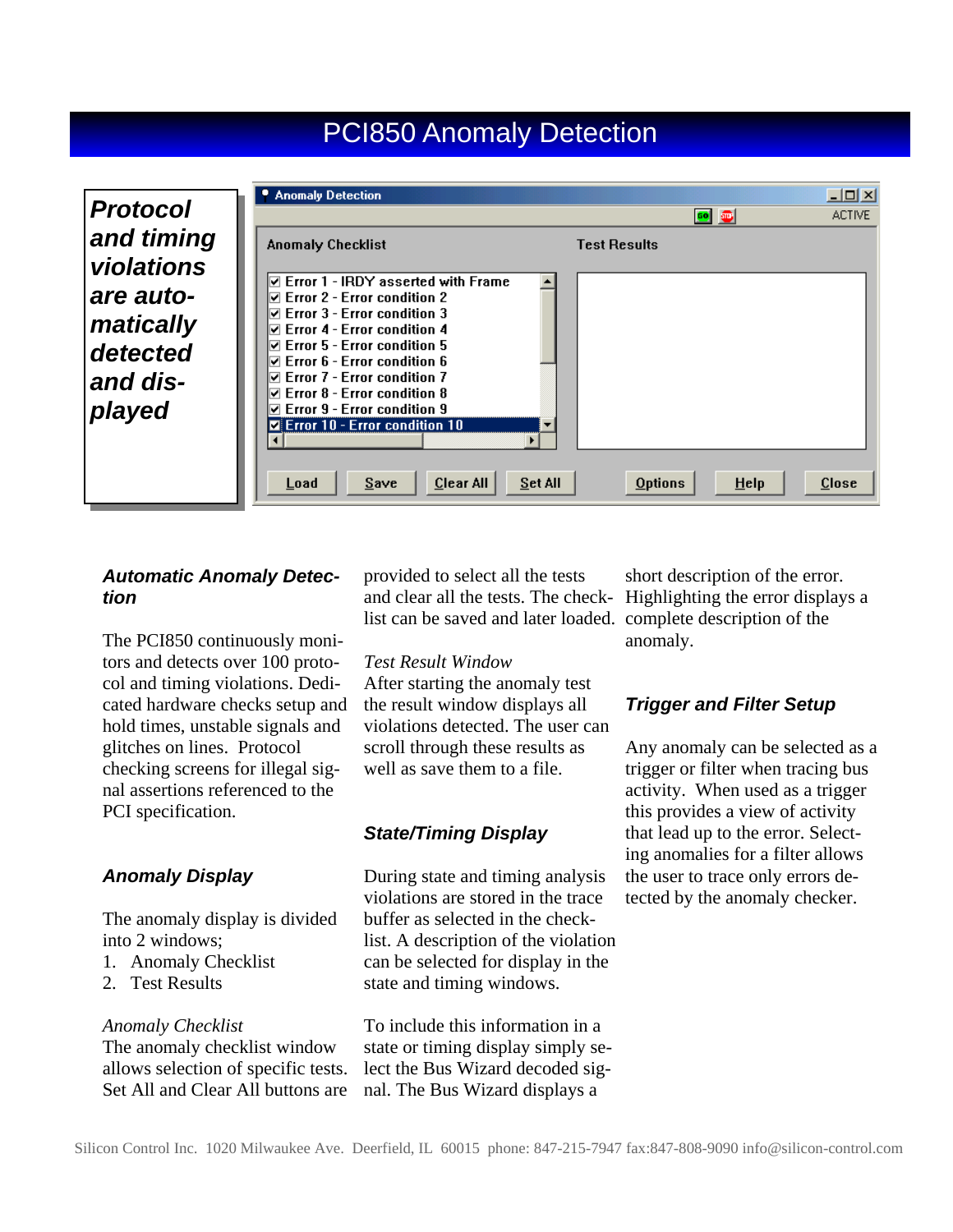### PCI850 Compliance Testing

|                 | Compliance Tests                                                               | 그미지                    |
|-----------------|--------------------------------------------------------------------------------|------------------------|
| <b>Testing</b>  |                                                                                | <b>ACTIVE</b><br>50 10 |
| against a       | <b>Test Checklist</b>                                                          | <b>Test Results</b>    |
| compliance      | Master Tests<br>匣                                                              |                        |
| checklist is    | Ėŀ<br><b>⊽</b> Target Tests<br>$\vert\blacktriangledown\vert$ Interrupt Cycles |                        |
| performed       | ☑ Special Cycles<br>☑ Parity Errors                                            |                        |
| to insure       | $\sqrt{2}$ 1/0 Cycles<br>☑ Reserved Commands                                   |                        |
| <b>PCI com-</b> |                                                                                |                        |
| patibility      | Set All<br><b>Clear All</b>                                                    |                        |
|                 | 0000<br>Vendor ID                                                              | <b>Vendor Name</b>     |
|                 | 0000<br>Device ID<br>Class                                                     |                        |
|                 | <b>Function #</b><br>0                                                         |                        |
|                 | 00000000<br><b>Address</b>                                                     |                        |
|                 | < Back<br>Next<br>Find<br><b>Options</b>                                       | Save<br>HeIp<br>Load   |

#### *Compliance Testing*

Compliance testing is performed the tests and clear all the tests. based on the PCISIG compliance Tests are grouped in categories checklist. A complete suite of master and target tests are performed automatically. During some tests the user is prompted to change the system setup or initiate a bus cycle from the device under test.

#### *Compliance Display*

The compliance display is divided into 2 windows;

- 1. Test Checklist
- 2. Test Results

#### *Test Checklist*

The compliance test checklist window allows selection of specific tests. Set All and Clear All buttons are provided to select all for easy group selection. The checklist can be saved and later loaded.

#### *Test Result Window*

After starting the compliance test the result window displays each test and if the test passed. The user can scroll through these pliance tests. These include tracresults as well as save them to a file.

#### *Device Identification*

Before starting the compliance test the configuration space is scanned to determine the device to be tested. Vendor information is displayed to identify the device. To select another device Back and Next buttons start a new scan of the configuration space before and after the current device.

#### *Multiple Test Functions*

Many of the features of the PCI850 are used during the coming, exercising, anomaly detection, target access and configuration scanning.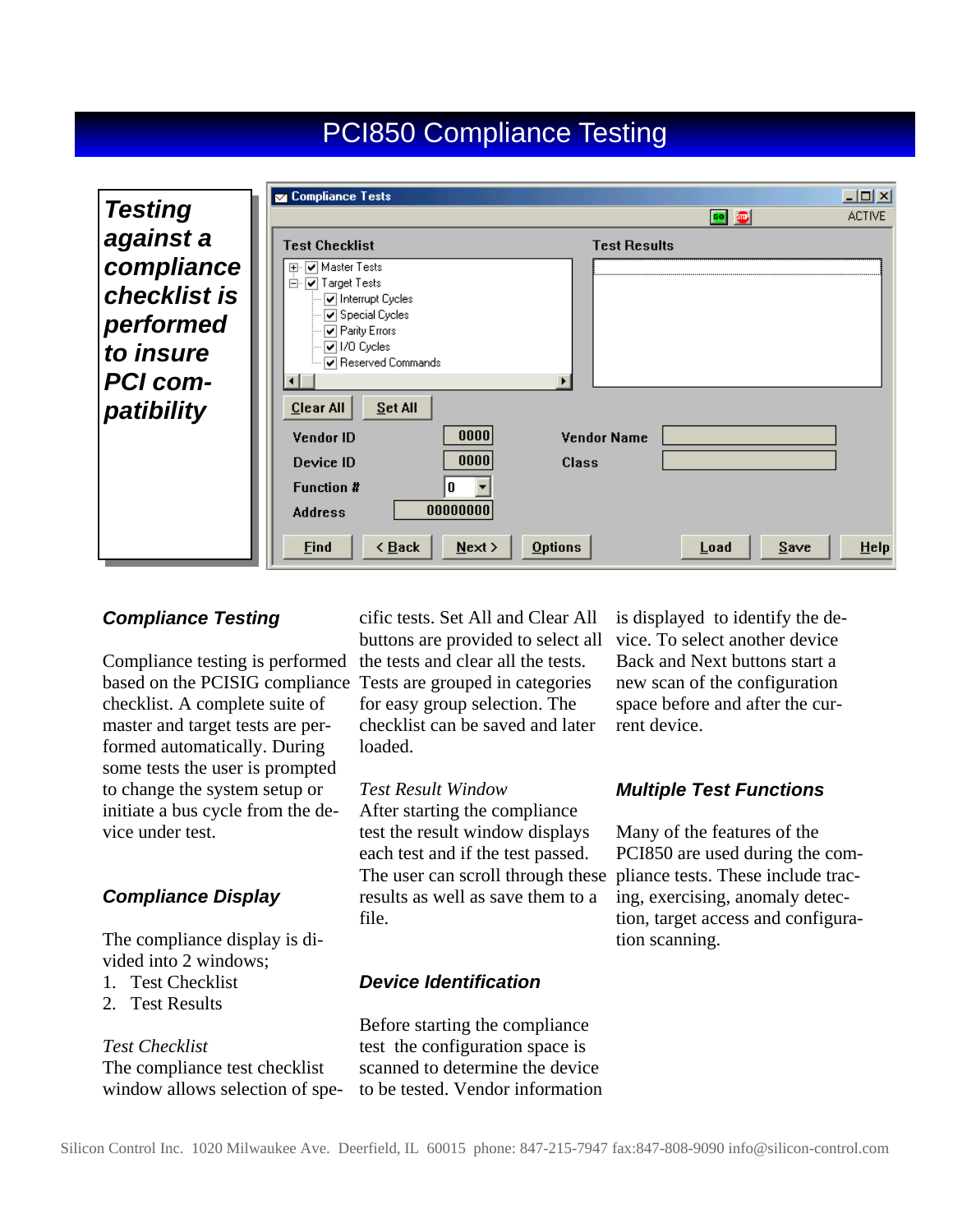#### **Target Memory**

A target memory is provided which is accessible through the PCI bus. An address window can be defined for PCI transfers. The contents of the target memory can be displayed and altered directly by the user or through a file. Data in the target memory can be used for exerciser functions. For example data written into the target memory can be sent back on the bus in it's original state or modified.

#### **Configuration Scan**

The configuration scan automatically detects devices on the bus and displays configuration information in 2 windows:

- 1. Block configuration data displays the configuration information in binary form.
- 2. Decoded Configuration interprets the information and displays Vendor name, class description, revision codes, etc.

To select another device Back and Next buttons start a new scan of the configuration space before and after the current device.

Configuration information can be saved, printed and loaded back for display.

#### **External Trigger Inputs**

Eight external inputs are provided for monitoring signals external to the PCI connector. These signals can be selected for display in the state and timing windows and used in trigger and trace setups.

A trigger cable is included which plugs into a trigger connector on the front panel. This connector also provides a ground signal.

#### **External Trigger Output**

One trigger output is provided to facilitate the triggering of other test equipment. When a trigger is encountered this output is driven active. The polarity and duration of the trigger output is specified by the user. This signal is available on the same front panel trigger connector along with the trigger inputs.

#### **Communication Interfaces**

The PCI850 communicates with a PC or terminal through an RS232 or USB interface. The RS232 interface operates at speeds up to 115K baud and the USB interface at 12Mbits/sec. All setup and display results are sent over these interfaces. USB (type B) and RS232 (DB9) connectors are located on the front panel.

#### **External Power**

The PCI850 can be powered by an external power supply. This feature can be useful when monitoring a system power up sequence. A power connector is located on the front panel. This connector supplies power to the analyzer and is fuse protected. A power cable is included with the analyzer.

#### **Expansion Connector**

A 200 pin expansion connector is located on the analyzer for optional plug on accessories. These include board test adapters and a 533 Mhz high speed timing module.

#### **Reset Options**

A pushbutton reset switch and reset jumpers select options for resetting the board and system.

#### **LED Indicators**

A green LED illuminates after the analyzer has passed it's self test and a red LED is under user control.

#### **Reprogramability**

New firmware updates can be downloaded into flash memory on the analyzer. Updates are available on our Web site.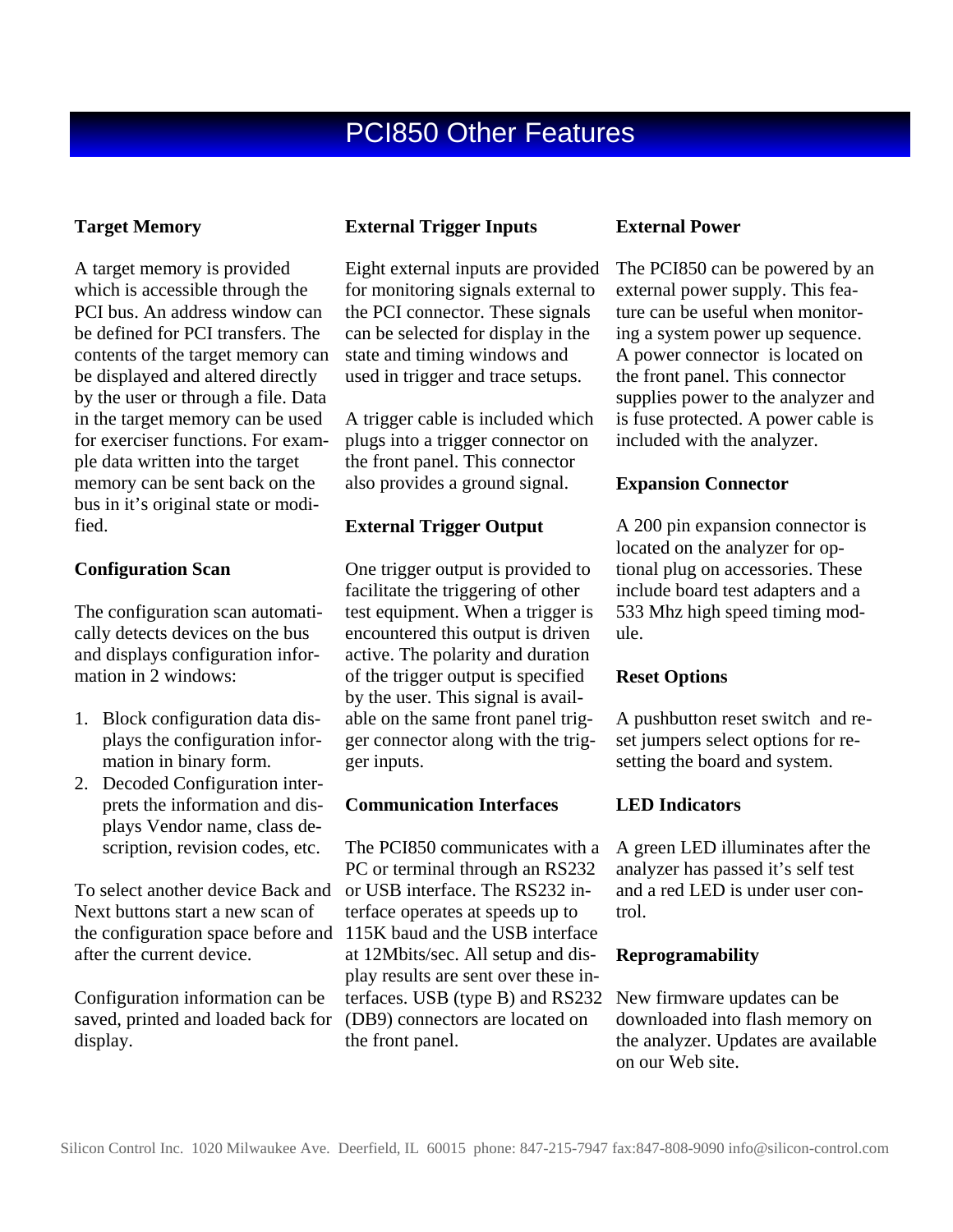| <b>General Specifications</b>         |                                                                                                       | Trigger Types:                     | <b>Single Condition</b>                           |  |  |
|---------------------------------------|-------------------------------------------------------------------------------------------------------|------------------------------------|---------------------------------------------------|--|--|
| PCI Compliance:<br><b>Bus Size:</b>   | PCI 2.2, PCI-X 1.0 Compliant<br>64 or 32 bit                                                          |                                    | <b>Logical Combination</b><br>16 Level Sequencer  |  |  |
| <b>Bus Signal Levels:</b>             | 5V or 3.3V                                                                                            | <b>Trigger Positions:</b>          | 0%, 25%, 50%, 75%, 100%                           |  |  |
| <b>Trace Specifications</b>           |                                                                                                       |                                    | Occurrence Counters: 16 hardware counters 20 bits |  |  |
| Trace Memory:<br>PCI850-1<br>PCI850-2 | 128K by 144 bits<br>256K by 144 bits                                                                  | <b>Event Counters:</b>             | 16 hardware counters 20 bits                      |  |  |
| PCI850-3<br>PCI850-4                  | 512K by 144 bits<br>1M by 144 bits                                                                    | Time Tag:                          | 7.5 ns to 60 sec.                                 |  |  |
| PCI850-5<br><b>Sampling Rate:</b>     | 2M by 144 bits<br>133 Mhz                                                                             | <b>Exerciser Specifications</b>    |                                                   |  |  |
| High speed module                     | 533 Mhz                                                                                               | Initiator Bandwidth: 528 MB/s rate |                                                   |  |  |
| <b>Sampling Modes:</b>                | <b>System Clock</b><br>System Clock w/ Address/Data                                                   | Initiator Bus Width: 64 or 32 bit  |                                                   |  |  |
|                                       | System Clock w/ Transfers<br>On board precision Oscillator<br>$(7.5 \text{ns to } 15 \text{us})$      | <b>Initiator Transfers:</b>        | Memory, I/O, Configuration                        |  |  |
|                                       |                                                                                                       | <b>Target Specifications</b>       |                                                   |  |  |
| Sampled Signals:                      | AD[63:0], C/BE[7:0], FRAME,<br>DEVSEL, TRDY, IRDY, PAR,                                               | <b>Target Memory:</b>              |                                                   |  |  |
|                                       | REQ, GNT, RST, LOCK, CLK,                                                                             | PCI850-1                           | 1 MB                                              |  |  |
|                                       | INTA, INTB, INTC, INTD,                                                                               | PCI850-2                           | 2 MB                                              |  |  |
|                                       | PAR64, PERR, SERR, REQ64,<br>ACK64, TDO, TDI, TCK, TMS,                                               | PCI850-3<br>PCI850-4               | 4 MB<br>8 MB                                      |  |  |
|                                       | TRST, SDONE, SBO, EXT[7:0]                                                                            | PCI850-5                           | 16 MB                                             |  |  |
| <b>External Inputs:</b>               | 8 Front Panel Trace/Trigger                                                                           | Target Bandwidth:                  | 528 MB/s burst rate                               |  |  |
| <b>External Outputs:</b>              | 1 Programmable Trigger Output                                                                         | Target Bus Width:                  | 64 or 32 bit                                      |  |  |
| Triggers:                             | 8 Trigger Conditions each<br>specifying 100 PCI signals,<br>8 external triggers and anomaly<br>errors |                                    |                                                   |  |  |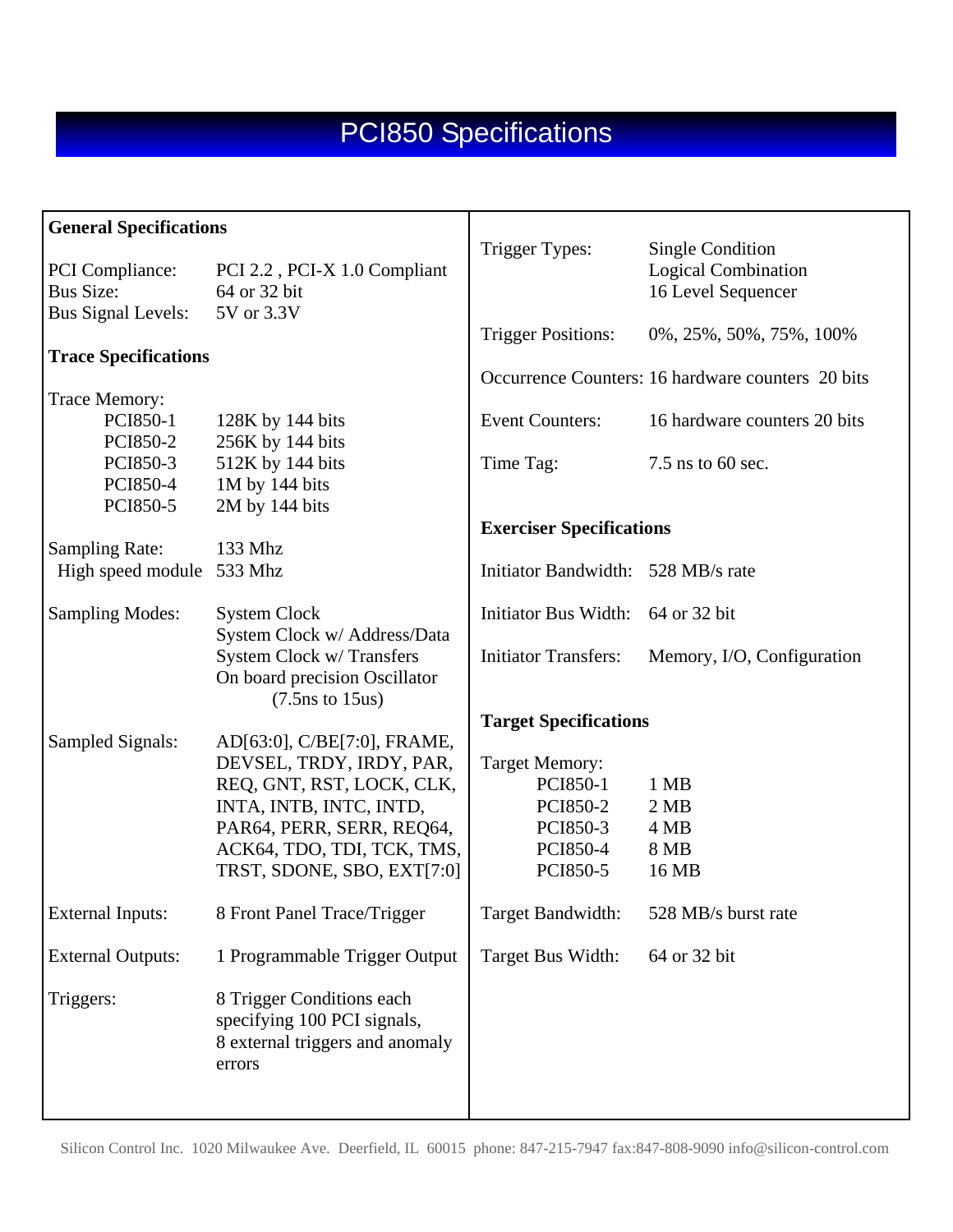| <b>Protocol Violations Checked</b>                 | 32 IRDY asserted before DEVSEL                                                           |
|----------------------------------------------------|------------------------------------------------------------------------------------------|
|                                                    | 33 STOP asserted before DEVSEL                                                           |
|                                                    | 34 LOCK asserted during address phase                                                    |
| <b>Master</b>                                      |                                                                                          |
| 1 FRAME deasserted before IRDY asserted            | <b>General</b>                                                                           |
| 2 FRAME asserted without IRDY or TRDY              |                                                                                          |
| 3 FRAME not deasserted within 3 clocks after STOP  | 35 Maximum write completion time exceeded                                                |
| 4 No FRAME within 16 clocks from GNT               | 36 REQ to GNT time $> 15$ clocks                                                         |
| 5 No IRDY within 8 clocks from FRAME               | 37 REQ to GNT time $>$ 30 clocks                                                         |
| 6 No TRDY or STOP within 16 clocks from initial    | 38 REQ to GNT time > 45 clocks                                                           |
| data phase                                         | 39 REQ to GNT time $> 60$ clocks                                                         |
| 7 No TRDY within 8 clocks after initial data phase | 40 REQ to GNT time $> 90$ clocks                                                         |
| 8 No IRDY after FRAME asserted                     | 41 Improper fast back-back cycle                                                         |
| 9 DEVSEL deassserted before tranasction complete   | 42 AD[1:0] not 0 during MWI cycle                                                        |
| 10 Invalid Command on CB/E[3:0]                    | 43 REQ64 not asserted with FRAME                                                         |
| 11 Invalid Command on CB/E[7:4] during DAC cy-     | 44 ACK64 not asserted with DEVSEL                                                        |
| cle                                                | 45 Master Abort during DEVSEL                                                            |
| 12 IRDY asserted during turnaround cycle           | 46 FRAME deasserted after DAC cycle                                                      |
| 13 Address PAR error                               | 47 Target responding to invalid command                                                  |
| 14 Data PAR error                                  | 48 Target response before DEVSEL                                                         |
| 15 Address PAR64 error                             | 49 Address does not match Byte Enables                                                   |
| 16 Data PAR64 error                                |                                                                                          |
| 17 No PERR after parity error                      |                                                                                          |
| 18 Improper Master Abort - IRDY deasserted before  |                                                                                          |
| <b>TRDY/STOP</b> asserted                          | <b>Timing Violations Checked</b>                                                         |
| 19 FRAME asserted before GNT                       |                                                                                          |
| 20 STOP not deasserted after FRAME deasserted      | <b>Unstable Signals</b>                                                                  |
| 21 FRAME and IRDY high when STOP is asserted       |                                                                                          |
| 22 STOP not asserted when FRAME asserted           | 50 AD[7:0] Unstable during address phase                                                 |
|                                                    | 51 AD[15:8] Unstable during address phase                                                |
|                                                    | 52 AD[23:16] Unstable during address phase                                               |
| <b>Target</b>                                      | 53 AD[31:24] Unstable during address phase                                               |
|                                                    | 54 AD[39:32] Unstable during address phase<br>55 AD[47:40] Unstable during address phase |
| 23 No target turnaround<br>24 Lock not released    | 56 AD[55:48] Unstable during address phase                                               |
| 25 STOP deasserted with FRAME deasserted           | AD[63:56] Unstable during address phase<br>57                                            |
| 26 PERR asserted during special cycle              | 58 AD[7:0] Unstable during data phase                                                    |
| 27 PERR asserted during address cycle              | 59 AD[15:8] Unstable during data phase                                                   |
| 28 TRDY asserted during target abort               | 60 AD[23:16] Unstable during data phase                                                  |
| 29 LOCK asserted after target abort                | AD[31:24] Unstable during data phase<br>61                                               |
| 30 IRDY asserted when FRAME deasserted             | 62 AD[39:32] Unstable during data phase                                                  |
| 31 TRDY asserted before DEVSEL                     | 63 AD[47:40] Unstable during data phase                                                  |
|                                                    |                                                                                          |

Silicon Control Inc. 1020 Milwaukee Ave. Deerfield, IL 60015 phone: 847-215-7947 fax:847-808-9090 info@silicon-control.com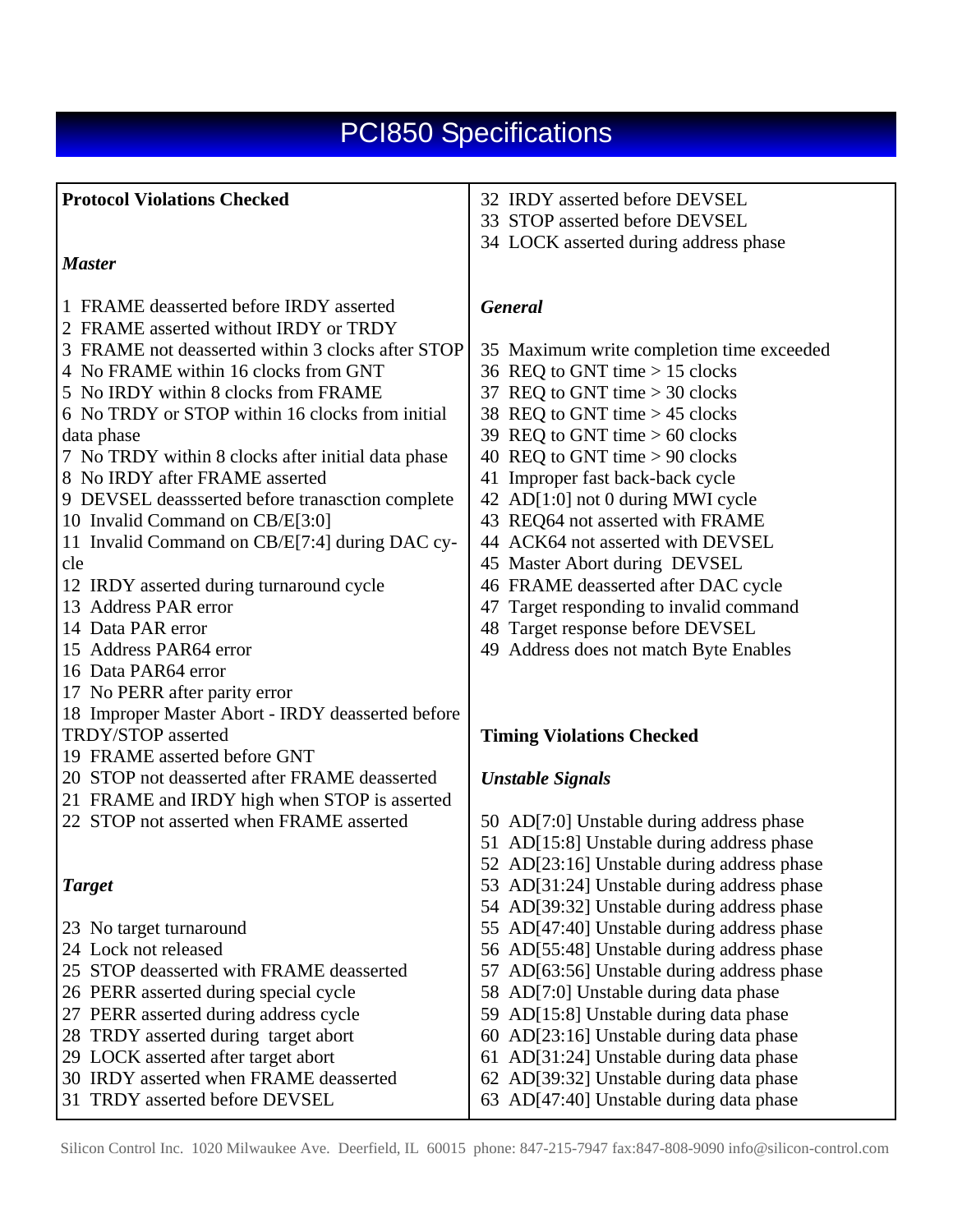| 64 AD[55:48] Unstable during data phase<br>65 AD[63:56] Unstable during data phase<br>66 CBE[3:0] Unstable during address phase<br>67 CBE[7:4] Unstable during address phase<br>68 CBE[3:0] Unstable during data phase                                                                                                 | 99 RESET high to first FRAME active invalid<br>100 RESET to REQ64 time invalid<br>101 Gliches on RESET                  |  |  |  |  |
|------------------------------------------------------------------------------------------------------------------------------------------------------------------------------------------------------------------------------------------------------------------------------------------------------------------------|-------------------------------------------------------------------------------------------------------------------------|--|--|--|--|
| 69 CBE[7:4] Unstable during data phase                                                                                                                                                                                                                                                                                 | <b>Performance Analysis</b>                                                                                             |  |  |  |  |
| <b>Setup and Hold</b>                                                                                                                                                                                                                                                                                                  | Functions:<br><b>Bus Utilization</b><br><b>Transfer Rate</b><br>Latency                                                 |  |  |  |  |
| 70 AD[7:0] not valid within 12ns of clock<br>71 AD[15:8] not valid within 12ns of clock<br>72 AD[23:16] not valid within 12ns of clock                                                                                                                                                                                 | <b>Burst Distribution</b><br><b>Statistics</b>                                                                          |  |  |  |  |
| 73 AD[31:24] not valid within 12ns of clock<br>74 AD[39:32] not valid within 12ns of clock<br>75 AD[47:40] not valid within 12ns of clock<br>76 AD[55:48] not valid within 12ns of clock<br>77 AD[63:56] not valid within 12ns of clock                                                                                | <b>Measurement Displays:</b><br>Moving Time Graph<br>Average Bar Chart<br>Minimum Bar Chart<br><b>Maximum Bar Chart</b> |  |  |  |  |
| 78 CBE[3:0] not valid within 12ns of clock<br>79 CBE[7:4] not valid within 12ns of clock<br>80 DEVSEL not valid within 12ns of clock<br>81 FRAME not valid within 12ns of clock<br>82 IRDY not valid within 12ns of clock                                                                                              | <b>Number of Measurements:</b><br>8 Simultaneous Conditions                                                             |  |  |  |  |
| 83 TRDY not valid within 12ns of clock<br>84 LOCK not valid within 12ns of clock<br>85 STOP not valid within 12ns of clock<br>86 REQ64 not valid within 12ns of clock                                                                                                                                                  | <b>Measurement Conditions:</b><br>All Bus Signals<br>Commands<br><b>Address Ranges</b>                                  |  |  |  |  |
| 87 ACK64 not valid within 12ns of clock<br>88 PERR not valid within 12ns of clock<br>89 PAR not valid within 12ns of clock<br>90 PAR64 not valid within 12ns of clock                                                                                                                                                  | <b>Initiator Specific</b><br><b>Target Specific</b><br>Arbitration Specific                                             |  |  |  |  |
|                                                                                                                                                                                                                                                                                                                        | <b>Compliance Testing</b>                                                                                               |  |  |  |  |
| <b>General</b>                                                                                                                                                                                                                                                                                                         | <b>Test Conditions:</b><br><b>PCISIG Checklist</b>                                                                      |  |  |  |  |
| 91 CLK Period $<$ 15ns (66 Mhz system)<br>92 CLK Period $<$ 30ns (33 Mhz system)<br>93 CLK High $<$ 6ns (66 Mhz system)<br>94 CLK Low < 6ns $(66$ Mhz system)<br>95 CLK High < 11ns (33 Mhz system)<br>96 CLK Low < $11ns$ (33 Mhz system)<br>97 Gliches on CLK<br>98 RESET high to first Configuration access invalid | Automatic/Manual<br>Test Type:                                                                                          |  |  |  |  |

Silicon Control Inc. 1020 Milwaukee Ave. Deerfield, IL 60015 phone: 847-215-7947 fax:847-808-9090 info@silicon-control.com